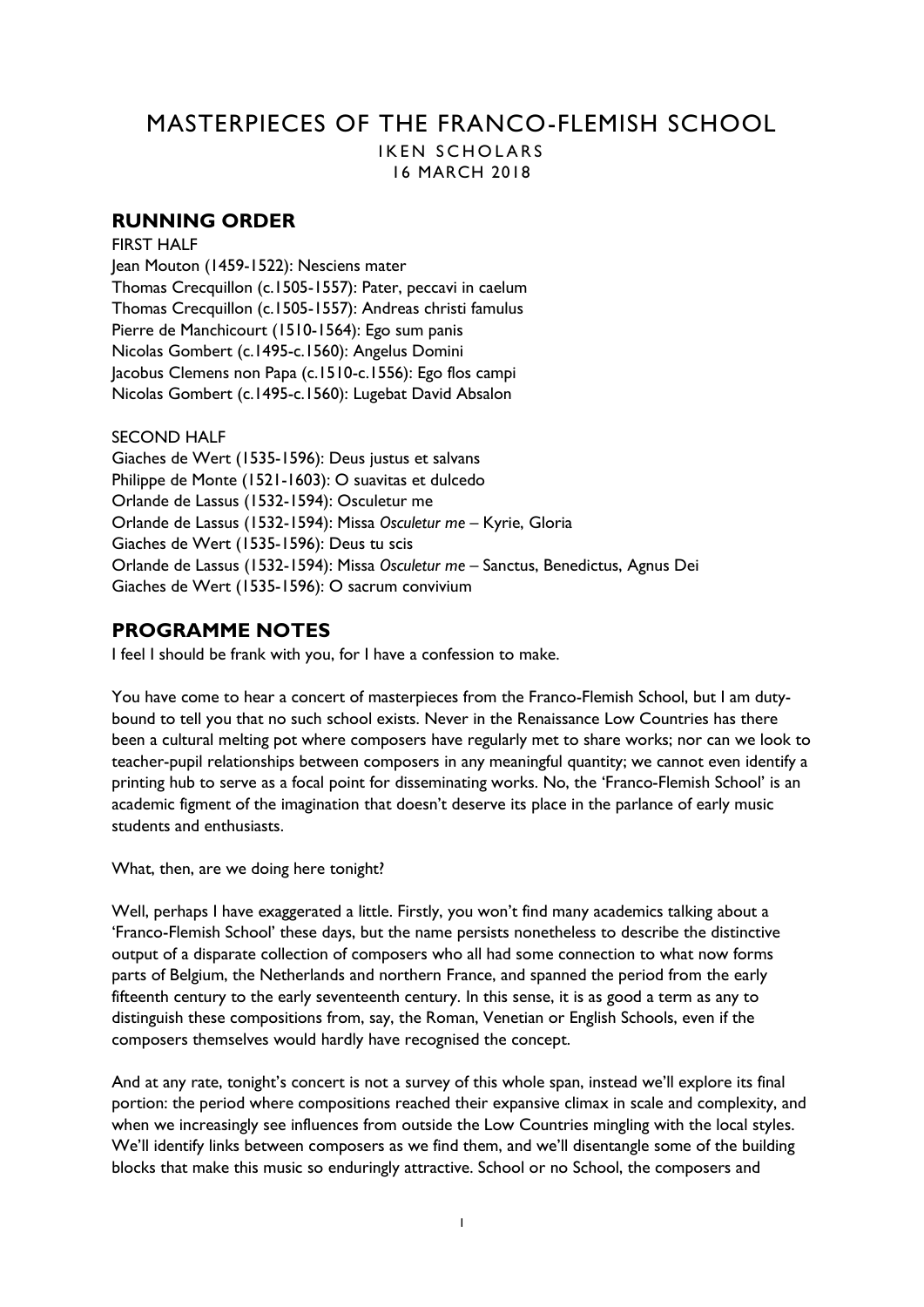compositions from the Renaissance Low Countries have a unique and vital role in the history of European polyphonic writing.

We begin with Jean Mouton's (c.1459-1522) *Nesciens Mater*. As far as we can tell, Mouton spent his whole life in France, with the exception of one trip to Italy late in his life around 1515. Working first in Nesle for many years (first as singer, later as composer and *maître de chapelle*), he became a priest and entered the service of Queen Anne of Brittany around 1502, where he remained for the rest of his life composing for the royal state occasions of births, marriages, coronations and deaths. The *Nesciens Mater* is rightly famous amongst his output. In eight parts, only the first four are notated, with the second choir entering two breves later in strict canon up a fourth. It's an extraordinary feat of composition, all the more so as Mouton manages to express something of the mystery and wonder of the Christmastide text with his beautifully shifting harmonies. Listen out for the tenor voices, who paraphrase the plainsong melody of the antiphon.

Like Mouton, Thomas Crecquillon (c.1505-1557) prefers continuity of texture over dramatic contrasts (like those favoured by Josquin, among others, a generation earlier). His *Pater peccavi* sets text from the second Sunday in Lent, picking up themes from the story of the Prodigal Son whereby a wayward son returns to his father to ask for repentance and once more to be accepted into the family. Another priest, Crequillon worked in the court of Emperor Charles V, eventually rising to *maître de chapelle* and travelling widely with the imperial entourage. There is evidence of his dying in Béthune is 1557, probably falling victim to an outbreak of the plague which gripped the town in that year. A stylistic technique he did share with Josquin is the use of imitation. Listen out for the imitative entries particularly at the beginning.

This is shared by our next piece, *Andreas Christi famulus*, which some consider to be Crequillon's greatest work. Unusually, we know something of the specific origin of this piece. It seems likely to have been composed in 1546 for the meeting of the Order of the Golden Fleece, a Roman Catholic order of chivalry founded in 1430 in Bruges to celebrate the marriage of the Burgundian Philip the Good to the Portuguese princess Isabella. The 1546 assembly is said to have included Francis I of France, Henry VIII of England, as well as Emperor Charles V. The patron saint of this order was Andrew, and Crequillon's text picks a number of antiphons to the saint, most likely to be used as a motet between Vespers and Compline as the ceremonial rubrics of the order demand.

The tiny town of Béthune, not far from Lille, not only was Crecquillon's likely place of death, but also Pierre de Manchicourt's (c.1510-1564) birth place. Manchicourt, however, is the first of our composers to travel widely beyond the Low Countries. After singing as a choirboy in Arras, he took roles in Tours and Tournai, before travelling to Spain to work in the Flemish Chapel of Philip II. His *Ego sum panis* is a setting of a Eucharistic song for the feast of Corpus Christi, written before his travels to Spain, however, most probably around 1539 when Manchicourt was working in Tours.

Like Crequillon, Nicolas Gombert (1495-1560) worked in the court Emperor Charles V: first employed as a singer and possibly a composer from around 1529, and then later as *maître des enfants* in the 1530s, to be succeeded by Crequillon. In somewhat mysterious circumstances, he disappears from the court records in 1540, allegedly due to some sexual misdemeanour, only to be pardoned a decade or so later around the time of the composition of his famous *Magnificat* settings. The *Angelus Domini* is the first of two compositions we will perform tonight from his extensive output of over 160 motets, 10 masses and 8 Magnificat settings. It recalls the visit of the angels to the shepherds outside Bethlehem at Christ's birth. Unlike Mouton and Crequillon, listen out for how Gombert contrasts the polyphonic and homophonic textures in this piece. It is a technique he mastered and used to great effect here, and the *Lugebat David Absalon*.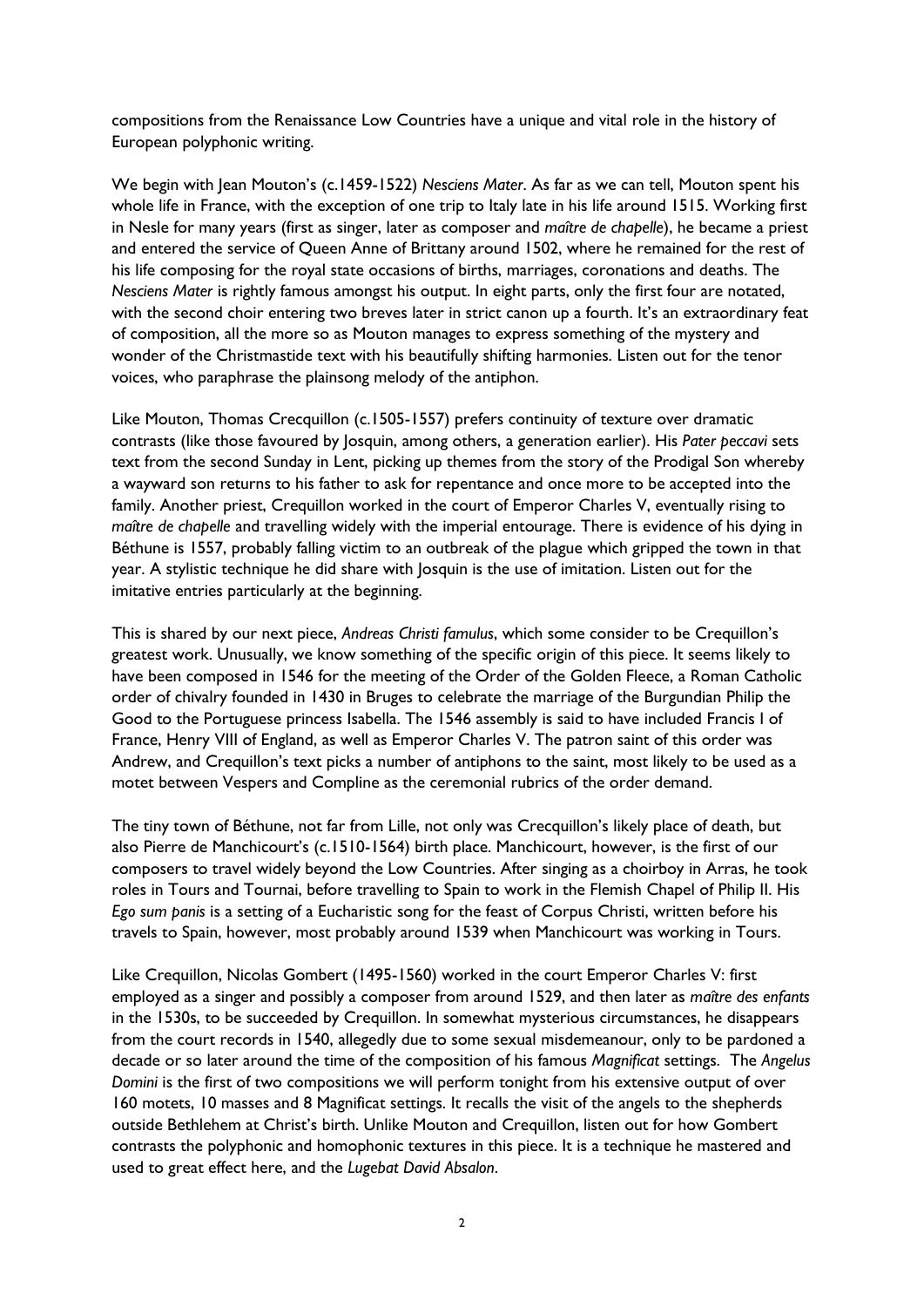Jacobus Clemens non Papa (c.1510-c.1556) had the 'non Papa' ('not the Pope') appended to his name during his lifetime by his printer, Tielman Susto, though there seems little chance of anyone ever have been confused, so it was probably added in jest and has nonetheless stuck with him ever since. He took jobs in Bruges and then later (in 1544) as choirmaster to Philippe de Croÿ, one of Charles V's prominent generals, a position he proceeded Gombert to. His seven-voiced *Ego flos campi* is among his most famous works, setting text from the Song of Songs 'I am the flower of the field and the lily of the valleys…'. Like Gombert, Clemens plays with the possibilities of splitting the group of singers into smaller ensembles and of contrasting imitative polyphony with homophonic writing. Listen out for 'sicut lilum inter spinas' ('like the lily among thorns').

*Lugebat David Absalon* is one of Gombert's most affecting compositions and one of a handful of largescale eight-voice works. It describes King David's reaction to the news of the death of his son Absalon. Listen out to the cascading patterns of 'o fili mi' ('oh my son') and 'heu me' ('oh me'). Nonetheless, the motet began life years earlier under an entirely different circumstance. *Je prens congie de mes amours* is an eight-voice *chanson* describing the pain of a departed lover composed some time before 1552 with the same music as tonight's motet. Gombert evidently felt there was mileage in the music, because he reset the *chanson* in 1552 with the Easter text 'Tulerunt Dominum meum' ('They have taken away my Lord'), and again in 1564 with tonight's text 'Lugebat David Absalon'. As a further layer of complexity, a fragment of a Credo exists (also from 1564) with a portion of identical musical material to our motet. Whatever the origin of this curious piece (or perhaps because of it), tonight's version has become one of Gombert's most famous and oftenperformed pieces.

## *INTERVAL*

In our second half tonight, we turn to pieces by composers in the generation after those we have explored so far and were active more widely across Europe. In it we find a fusing of styles from their native Low Countries and beyond, especially Italy.

We begin with Giaches de Wert (1535-1596), who was born in Flanders (quite possibly Weert, close to Antwerp), but who travelled to Naples as a young man to receive his later musical education, and who eventually became active in Ferrara where he is said to have influenced the musical style of Monteverdi. His *Deus justus et salvans* is a six-voice motet published in 1581in his *Modulationum liber primus*. The Italian influences are obvious: the piece proceeds in a series of imitative entries, but without particular reference to the text. The rising motifs towards the end are particularly fine.

Philippe de Monte (1521-1603), unlike Wert, received all of his musical training at Mechelen (south of Antwerp), where he was born. He was a chorister at the cathedral there. Later in life, though, he became very widely travelled, taking positions first in Naples and then Rome, and later in Prague, Vienna and, for a brief period, in London. Tonight's piece was published in 1575 in his *Libro quarto de motetti*, and is considered one of his very finest. The expansive eight-voice writing takes a text for Passiontide. Watch out for the change of tactus (time) at '…a te nunquam possim separari' ('…I may never be separated from you').

Orlande de Lassus (1532-1594) is perhaps one of the most famous names of the late Renaissance (along with Palestrina and Victoria). Born in Mons, there is a legend he was kidnapped three times in his childhood due to the beauty of his voice. Aged 12, he left the Low Countries and headed first to Mantua, and later Milan. By the early 1550s, he was working in Naples and later took the job of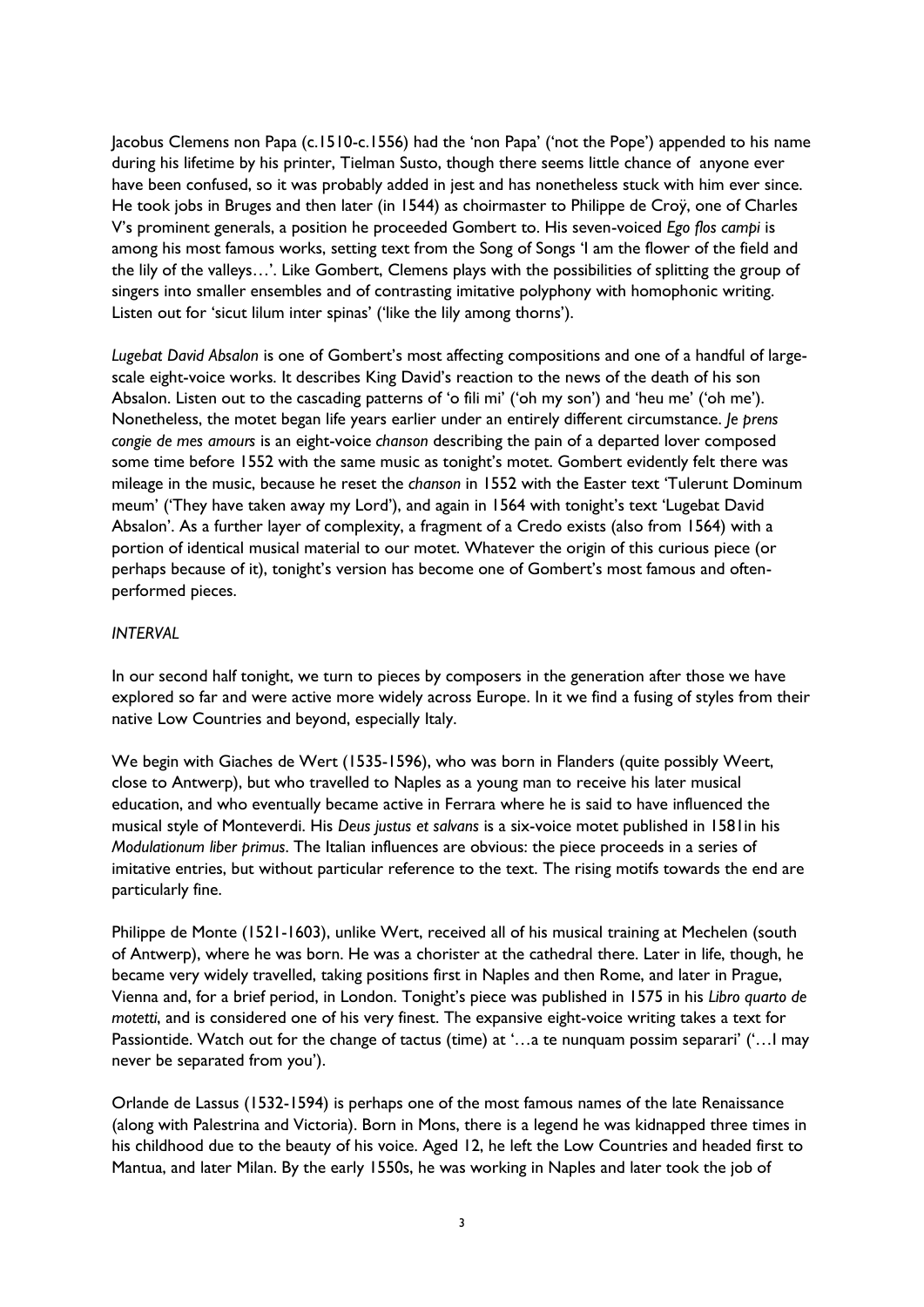*maestro di cappella* at the Basilica of St John Lateran in Rome. This was short lived, however, and by 1556 Lassus had joined the court of Albrech V, duke of Bavaria: a role he was to keep for the rest of his life in Munich. It was in this final period that he composed his motet *Osculetur me* and the parody mass on the musical material. The two works represent the mature style of Lassus, equally able to contrast choirs antiphonally, as well as write full eight-voice polyphony. Particular highlights include the rapid exchange of parts in the Gloria of the mass, the increasing intricacy of the entries at 'gloria tua' in the Sanctus, and the ethereal delicacy of the Agnus Dei.

Interspersed among the mass are two further motets of Wert. First, the *Deus tu scis insipientiam meam*, a Lenten motet published two years after our first motet by Wert in Nuremberg, and his *O sacrum convivium*, published long before in 1566.

This draws a close to our exploration of the late Renaissance styles of the Low Countries. Brief as our concert has been, I hope to have been able to give a sense of the breadth of influences and outputs that contributed to this extraordinarily productive period of sacred polyphonic writing.

In our next concert, we will turn our attention to the Portuguese School. Keep an eye on our website for further details.

# **CHOIR BIOGRAPHY**

Established in 2012, the *Iken Scholars* are a London-based chamber choir dedicated to exploring hidden corners of the Renaissance repertoire. Recent performances at the Cadogan Hall, St John's Smith Square and St Paul's Cathedral have included masses and motets unheard in 400 years, as well as large-scale masterpieces from the central canon. Primarily focused on presenting unusual and liturgically-focused concerts in the capital, the choir is increasingly in demand in London's cathedrals and further afield. The group is made up of singers from London and close by, and directed by Matthew Dunn. For more information, visit our webpage: www.ikenscholars.co.uk.

**MID** 

| Sopranos             | Altos                 |
|----------------------|-----------------------|
| <b>Emily Field</b>   | <b>Paul Smith</b>     |
| Sophie Cleobury      | Jess Daggers          |
| Jenny Forsyth        | <b>Tristram Cooke</b> |
| Katharina Dunn       | <b>Marion Harris</b>  |
| Nerissa Taysom       | <b>Chris Murphy</b>   |
| <b>Tenors</b>        | <b>Basses</b>         |
| <b>Andrew Balls</b>  | Chris Jeanes          |
| Sidharth Prabhu-Naik | <b>William Hess</b>   |
| James Green          | Joachim Sabbat        |
| Oscar Golden-Lee     | Maxime Rischard       |

# **Matthew Dunn**

Matthew Dunn, director, formed the *Iken Scholars* (then *Sacred Voices*) in 2012 to perform programmes of hidden corners of the canon of Renaissance polyphony. Originally from Manchester, he read music at Cambridge and wrote a master's thesis on the dissemination of French thirteenthcentury polyphony in England. He came to London in 2011, became a Fellow of the Royal College of Organists and became Organist and Director of Music at St Botolph without Aldgate, with its historic 1704 Renatus Harris instrument. He set up the *Iken Scholars* in 2012. He continues to give organ recitals to unsuspecting audiences around the country. When not conducting choirs , he has a job in FS professional services and (at the moment at least) is busy raising funds for a new piano at St Botolphs!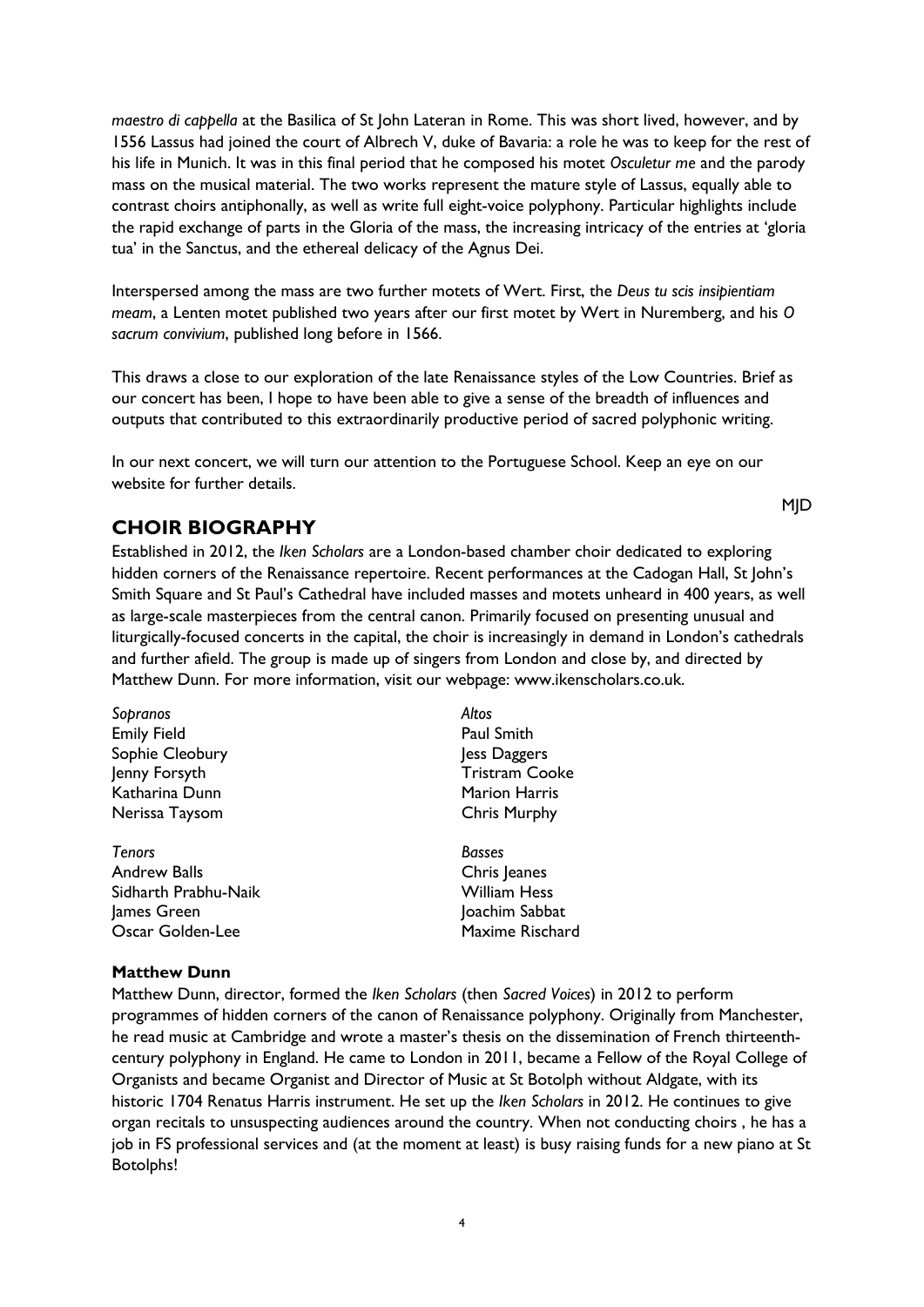# **TRANSLATIONS**

#### *Nesciens mater*

Nesciens mater virgo virum peperit sine dolore salvatorem saeculorum. Ipsum regem angelorum sola virgo lactabat, ubere de caelo pleno.

## *Pater, peccavi in caelum*

Pater peccavi in coelum et coram te. Iam non sum dignus vocari filius tuus, fac me sicut unum ex mercenariis tuis. Quanti mercenarii in domo Patris mei abundant panibus, ego autem hic fame pereo, Surgam, et ibo ad Patrem meum et dicam ei: fac me sicut unum ex mercenariis tuis.

## *Andreas Christi famulus*

Andreas Christi famulus dignus Deo Apostolus germanus Petri et in passione socius.

Dilexit Andream Dominus in odorem suavitatis. O Iesu Christe Fili Dei ora pro nobis.

# *Ego sum panis vivus*

Ego sum panis vivus, qui de cælo descendi. Si quis manducaverit ex hoc pane, vivet in æternum: et panis quem ego dabo, caro mea est pro mundi vita. Alleluia.

## *Angelus Domini*

Angelus Dómini ad pastóres áit: Annúntio vóbis gaúdium mágnum quod érit ómni pópulo, quía nátus est vóbis hódie Salvátor múndi, qui est Chrístus Dóminus, in civitáte Dávid.

Et inveniétis infántem pánnis involútum, et pósitum in praesépio. Qui est Chrístus Dóminus, Knowing no man, the Virgin mother bore, without pain, the Saviour of the world. Him, the king of angels, only the Virgin suckled, breasts filled by heaven.

Father, I have sinned against heaven and before you; I am no longer worthy to be called your son: make me like one of your hired men. How many of my father's hired men have food to spare, and here I am starving to death! I will arise and go to my father and say to him: 'Make me like one of your hired men.'

Andrew, servant of Christ, worthy apostle to God, brother of Peter and fellow sufferer.

The Lord held Andrew dear in sweet aroma. O Jesus Christ, Son of God, pray for us

I am the living bread which came down from heaven: if any man eat of this bread, he shall live for ever: and the bread that I will give is my flesh, which I will give for the life of the world. Alleluia.

The angel of the Lord said to the shepherds: I bring you news of a great joy which will be for every people, for to you is born this day the Savior of the world, who is Christ the Lord, in the city of David.

And you shall find the infant wrapped in swaddling clothes and placed in a manger. He is Christ the Lord,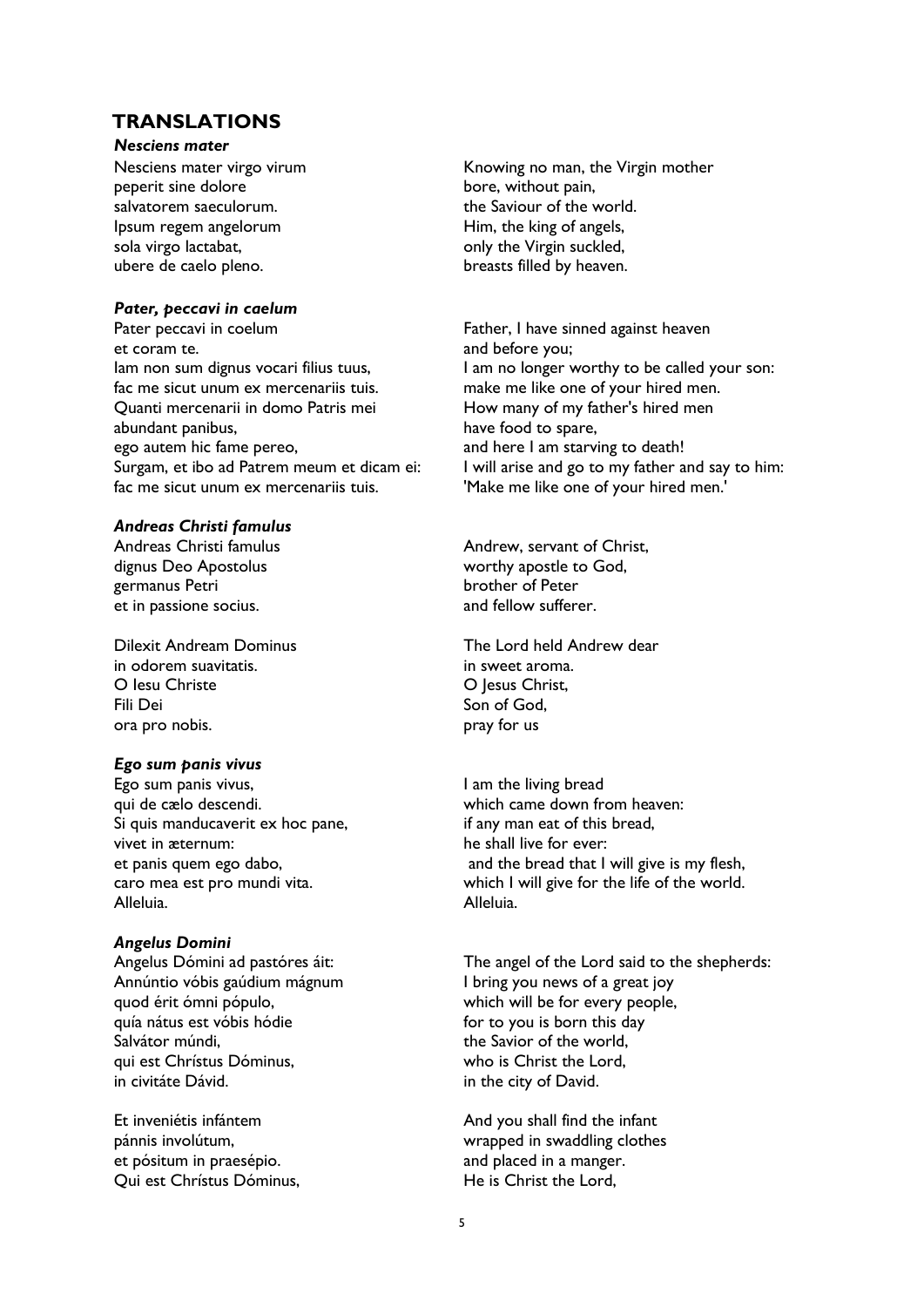## *Ego flos campi*

Ego flos campi et lilium convallium. Sicut lilium inter spinas sic amica mea inter filias. Sicut malus inter ligna silvarum, sic dilectus meus inter filios. Sub umbra illius quem desideraveram sedi, et fructus ejus dulcis gutturi meo. Introduxit me Rex in cellam vinariam ordinavit in He brought me into the cellar of wine, me charitatem. Fulcite me floribus, stipate me malis quia amore langueo. Fons hortorum puteus aquarum viventium quae fluunt impetu de Libano

#### *Lugebat David Absalon*

Lugebat David Absalon, pius pater filium, tristis senex puerum: Heu me, fili mi Absalon, quis mihi det ut moriar, ut ego pro te moriar, O fili mi Absalon! Rex autem David filium, cooperto flebat capite: Quis mihi det ut moriar, O fili mi, O fili mi! Porro rex operuit caput suum, et clamabat voce magna: Fili mi Absalon, O fili mi.

## *Deus justus et salvans*

Deus justus et salvans non est praeter me, convertimini ad me et salvi eritis omnes fines terrae, quia ego Deus et non est alius.

#### *O Suavitas et dulcedo*

O suavitas et dulcedo humani generis, Iesu Christe, qui pro nostra salute in cruce extensus fuisti, per omnia membra et ossa corporis tui, quae distenta in te et numerata fuerunt, rogo to, piissime Iesu, ut me miserum sic tibi iungas, quod per prospera et adversa huius saeculi a te nunquam

in civitáte Dávid. in the city of David.

I am the flower of the field, and the lily of the valleys. As the lily among thorns, so is my love among the daughters. As the apple tree among the trees of the woods, so is my beloved among the sons. I sat down under his shadow, whom I desired: and his fruit was sweet to my palate. he set in order charity in me. Stay me up with flowers, compass me about with apples: because I languish with love. The fountain of gardens: the well of living waters, which run with a strong stream from Libanus.

David mourned for Absalom, a pious father for his son, a grieving old man for his boy: Ah me! my son Absolom, would God I had died for you, O my son Absalom! Kind David wept for his son with covered head: Would God I had died for you, O my son, O my son! Then the King covered his head and cried with a great voice: O my son Absalom, O my son!

A just God and a saviour, there is none besides me. Be converted to me, and you shall be saved, all ye ends of the earth, for I am God, and there is no other.

Oh, the sweetness, and delight of the human race, Jesus Christ, you who for our salvation were stretched out on the Cross, by all the limbs and bones of your body, which were stretched out in you, and were numbered, I ask you, O most merciful Jesus, to join my unhappy self to you thus, that through prosperity or adversity of this world, I may never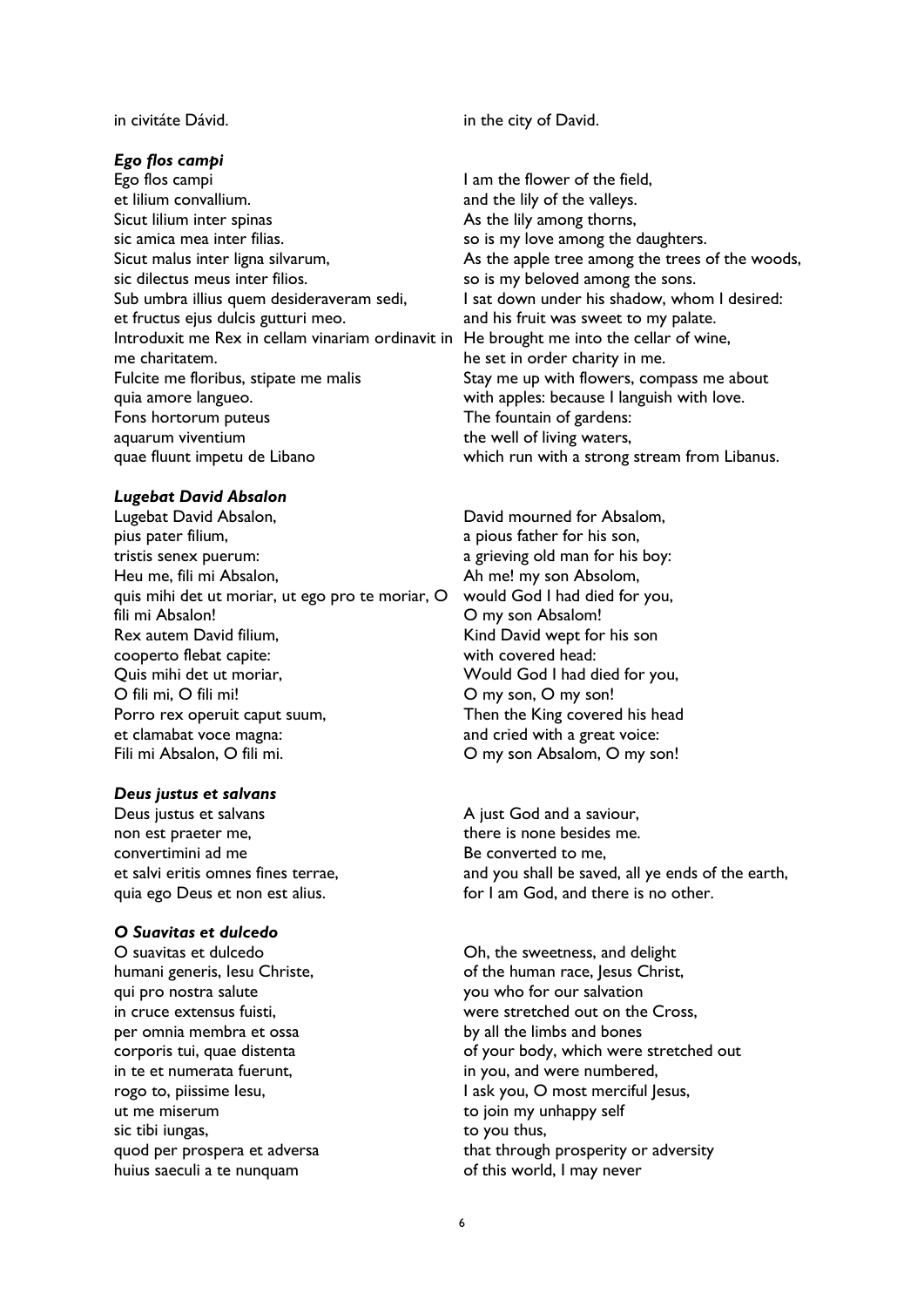#### *Osculetur me*

Osculetur me osculo oris sui, quia meliora sunt ubera tua vino. Fragrantia unguentis optimis. Oleum effusum nomen tuum, ideo adulescentulae dilexerunt te. Trahe me post te, curremus in odorem unguentorum tuorum. Introduxit me Rex in cellaria sua: exultabimus et laetabimur in te memores uberum tuorum super vinum: recti diligunt te.

#### *Missa* **Osculetur me:** *Kyrie*

Kyrie eleison; Christe eleison; Kyrie eleison.

#### *Missa* **Osculetur me***: Gloria*

Gloria in excelsis Deo et in terra pax hominibus bonae voluntatis. Laudamus te; benedicimus te; adoramus te; glorificamus te; gratias agimus tibi propter magnam gloriam tuam. Domine Deus, Rex caelestis, Deus Pater omnipotens. Domine Fili unigenite, Jesu Christe, Domine Deus, Agnus Dei, Filius Patris, qui tollis peccata mundi, miserere nobis; qui tollis peccata mundi, suscipe deprecationem nostram. Qui sedes ad dexteram Patris, miserere nobis. Quoniam tu solus Sanctus, tu solus Dominus, tu solus Altissimus, Jesu Christe, cum Sancto Spiritu in gloria Dei Patris. Amen.

## *Deus tu scis*

Deus tu scis insipientiam meam et delicta mea a te non sunt abscondita,

possim separari. Amen. be separated from you. Amen.

Let him kiss me with the kiss of his mouth: for thy breasts are better than wine, Smelling sweet of the best ointments. Thy name is as oil poured out: therefore young maidens have loved thee. Draw me along with you, and let us fly in the scent of your perfume. The King has brought me into his room: we will exult and be joyful in you when we think of your breasts, better than wine, all the right-minded love you.

Lord, have mercy; Christ, have mercy; Lord, have mercy.

Glory be to God in the highest and on earth peace to men of good will. We praise Thee; we bless Thee; we worship Thee; we glorify Thee; We give thanks to Thee for Thy great glory. O Lord God, Heavenly King, God the Father Almighty. O Lord Jesus Christ, the only begotten Son. Lord God, Lamb of God, Son of the Father, Thou that takest away the sins of the world, have mercy upon us; Thou that takest away the sins of the world, receive our prayer. Thou that sittest at the right hand of the Father, have mercy upon us. For Thou only art holy, Thou only art the Lord, Thou only art the most high, Jesus Christ, together with the Holy Ghost in the glory of God the Father. Amen.

O God, thou knowest my foolishness; and my offences are not hidden from thee: